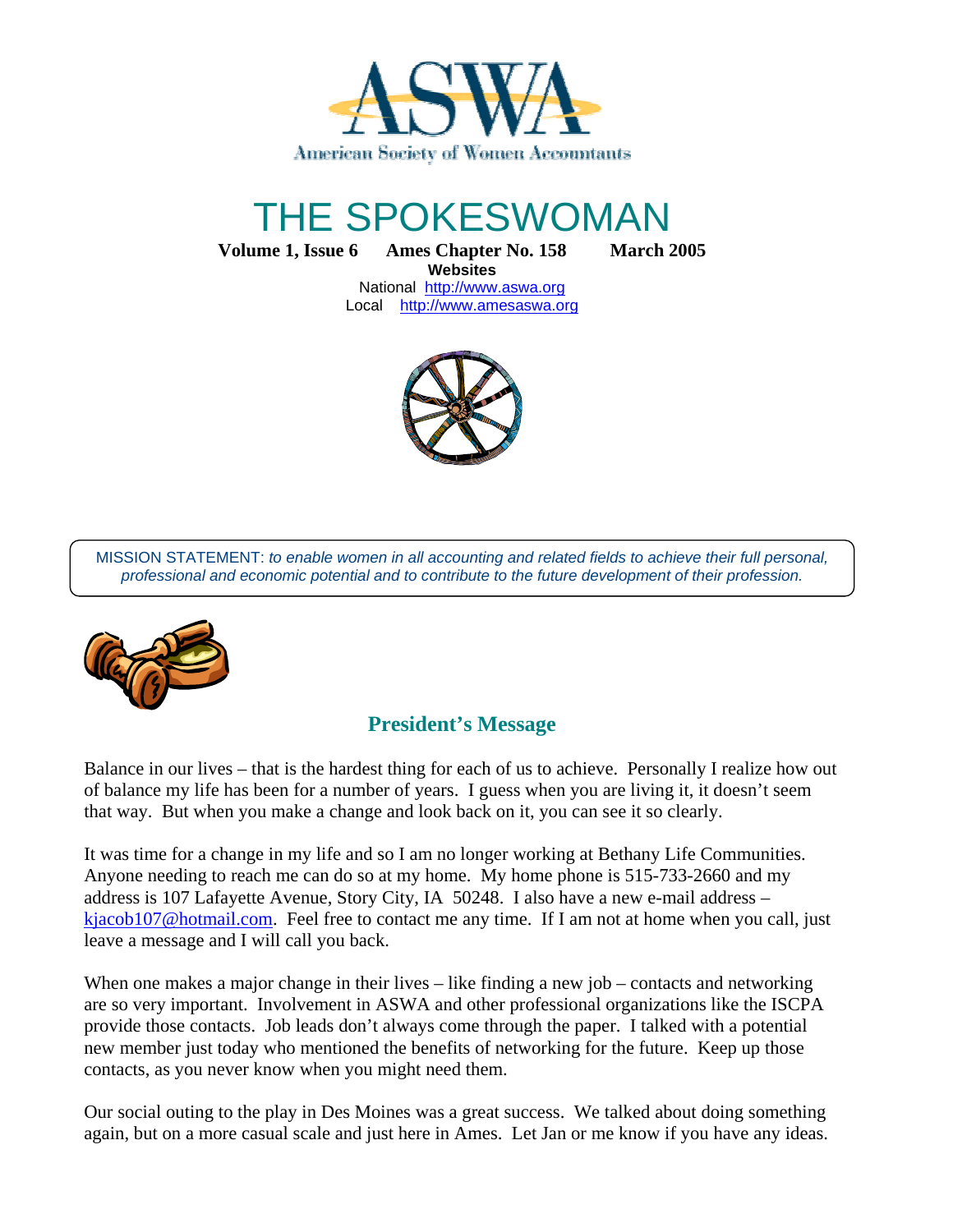It is already into March and that means only 1  $\frac{1}{2}$  months until April 15<sup>th</sup>. Take a break if you need one and join us on March  $16<sup>th</sup>$  at Buford's.

Karen Jacobson President

# **March Meeting Notice Wednesday, March 16, 2005**

Starlight Village Buford's Restaurant 2601 East  $13<sup>th</sup>$  Street Ames, IA

Networking 5:30 Speaker 6:00 Dinner/Meeting 7:00

**Topic: Records Management Over Time, or, How in the World Did We Get Into This Mess? Speaker: Dr. Sam Warren** 

> **Dinner Reservations by noon Tuesday, March 15, 2005 Kara Mikesell 515-232-7080 Email:** klmikesell@mcleodusa.net

# **Standing Reservation List**

If you are interested in be included on the Standing Reservation List or have questions, please email Marsha at marsha.peterson@mchsi.com or Kate at cmulder@nev.hfmgt.com .

Kara Mikesell

Cindy Sippel Jan Duffy Karen Jacobson Kate Mulder

# **Speaker Information**

Dr. Sam Warren, Ed.D., President of Paper Free Technology, Inc., started PFT in 1994, leaving education in 1996 to focus fulltime on helping Iowa businesses shift from paper based information storage and retrieval systems to Digital Records Management. He states, "I really enjoy providing Digital Records Management to my clients. DMR always enhances the business process of the enterprises making them more efficient and competitive."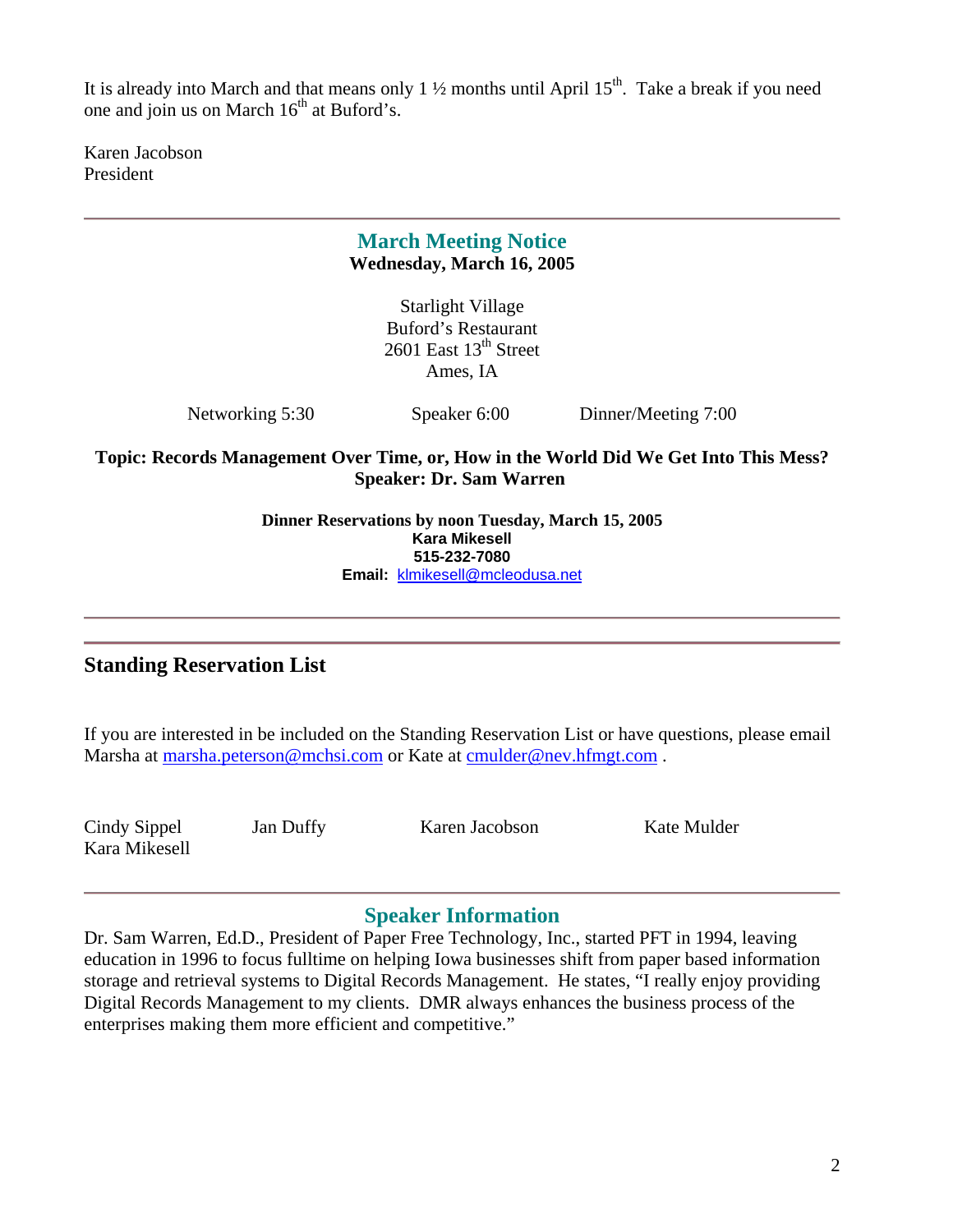# **Topic Information**

#### **Records Management Over Time, or, How in the World Did We Get Into This Mess?**

Digital Records Management is the most far-reaching change in the management of information since the introduction of the printing press! It is a true paradigm shift. Information can now be separated from the paper that, until recently, was the necessary carrier of the data. This fact has major implications for the way we do our everyday jobs.

The combined the power of the computer, the network, and the Internet provide the infrastructure to allow instantaneous access to information from anywhere on the planet!

Tonight, we will take a look at Digital Records Management software and examine how it enhances the modern business process that demands everything be done faster and faster and faster.

# **Coming Attractions**



# **Coming Attractions**

#### **Member Meeting Dates Speaker/Topic**

Wed. April 20, 2005 Sue Ravenscroft--Malls Wed. May 18, 2005 Computer Technology Security Wed. June 15, 2005 Effective Networking



#### **Networking Luncheons**

RSVP to Jan Duffy at 294-1481 or 232-2213…….. jduffy@iastate.edu

| Date              | Location              | Time  | RSVP by noon on: |
|-------------------|-----------------------|-------|------------------|
| Monday, April 4   | <b>Red Lobster</b>    | 12:00 | April 3          |
| Thursday, May 5   | <b>Hickory Park</b>   | 11:45 | May 4            |
| Monday, May 30    | Panera                | 11:45 | May 29           |
| Wednesday, July 6 | Cazador's (west Ames) | 12:00 | July 5           |
|                   |                       |       |                  |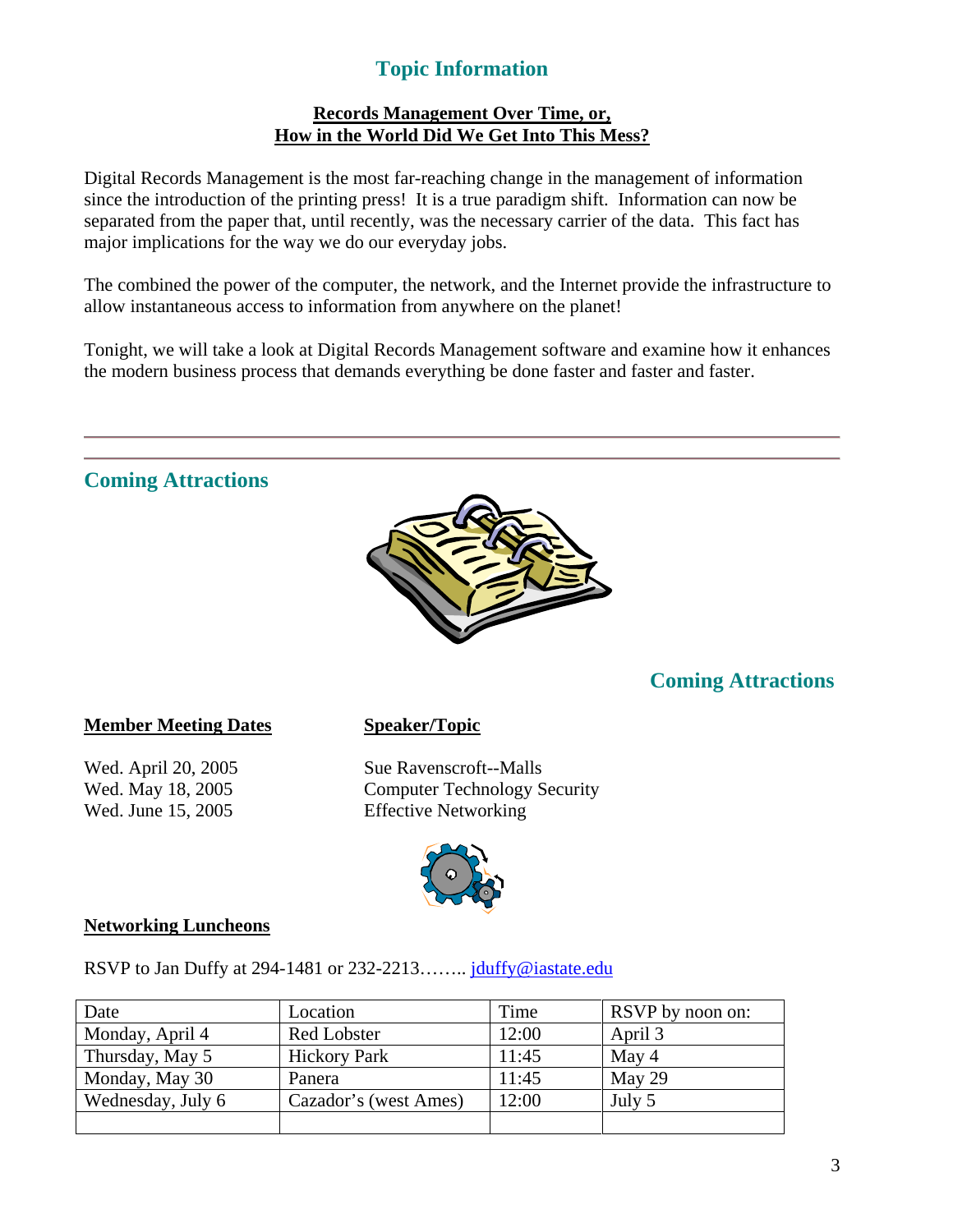#### **Member News**

Congratulations to Donna Gladon our newest member.

#### **March Meeting Agenda ASWA Membership Meeting March 16, 2005**

- 1. Call to Order
- 2. Quorum
- 3. Approval of February minutes
- 4. Treasurer's Report
	- a. Monthly Report
- 5. Committee Reports
	- a. Membership
		- (1) Presentation of certificates
	- b. Program
		- (1) Report on Educational Seminar
	- c. Bulletin
	- d. Scholarship
- 6. Old Business
	- a. Report of the Nominating Committee
- 7. New Business
- 8. Announcements
	- a. Next meeting April 20, 2005, Buford's, Ames
	- b. Networking Luncheon Monday, April 4, 2005 Red Lobster 12:00 noon
- 9. Adjournment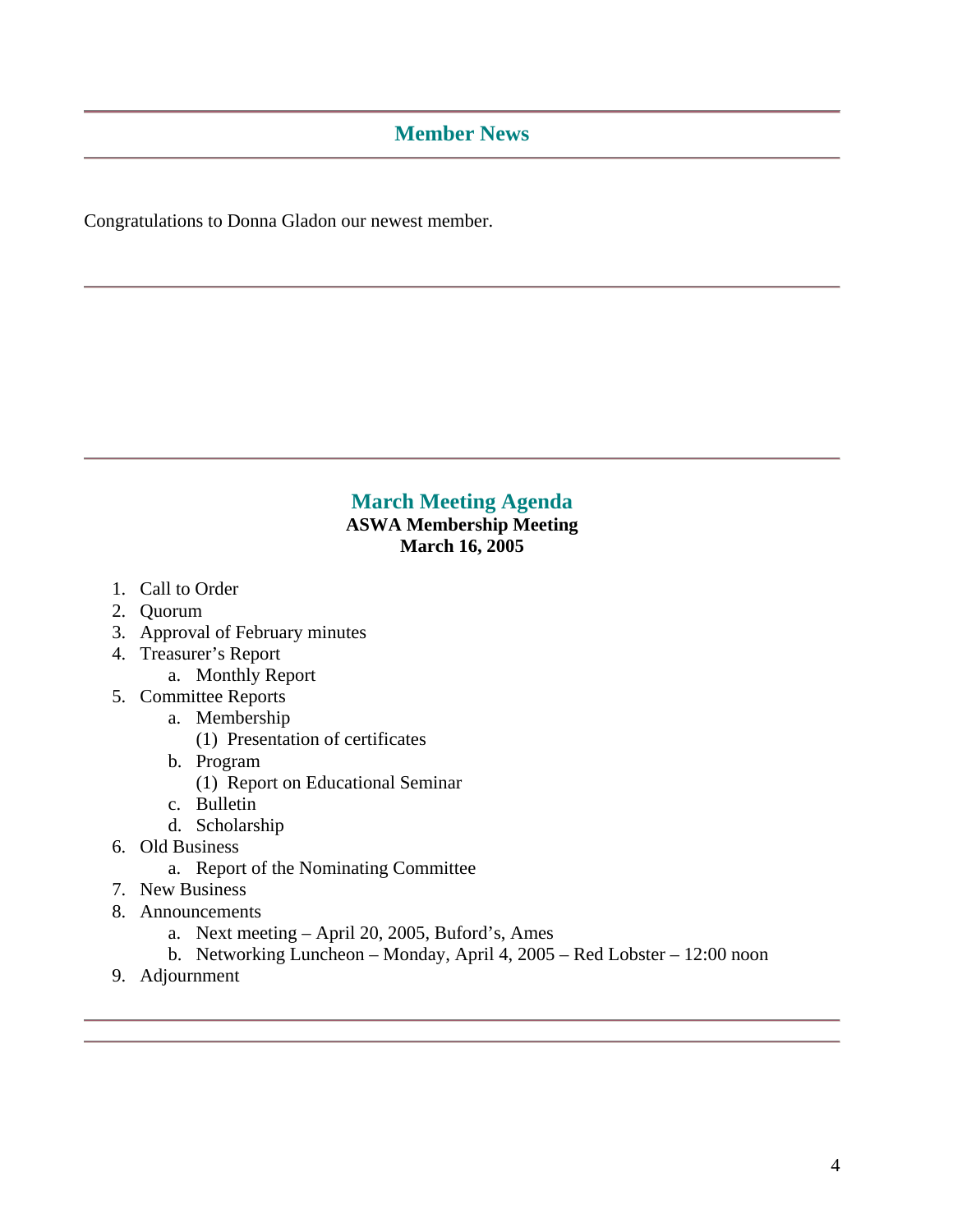#### **Board Minutes American Society of Women Accountants**  Ames Chapter #158 Board Meeting February 16, 2005

**Call to Order:** The February 2005 Board Meeting of the Ames Chapter #158 was called to order by President Karen Jacobson in Ames on Wednesday, February 16 at 7:20 pm. Those in attendance were Jan Duffy, Karen Jacobson, Kara Mikesell, Cindy Sippel, Annmarie Kurtenbach, Marsha Peterson, Theresa Samson, and Margaret Munson. A quorum was present.

**Membership:** Donna Gladon's application for membership as a regular member was presented. Kara Mikesell moved and Cindy Sippel seconded that the application be accepted pending approval by National. Motion carried.

**Adjournment:** The meeting was adjourned at 7:25 pm.

Respectfully submitted, Margaret Munson Secretary

#### **Membership Minutes Minutes American Society of Women Accountants**  Ames Chapter #158 Membership Meeting February 16, 2005

- **Call to Order:** The February 2005 Membership Meeting of the Ames Chapter #158 was called to order by President Karen Jacobson in Ames on Wednesday, February 16 at 7:25 pm. Those in attendance were Jan Duffy, Karen Jacobson, Margaret Munson, Pat Jenkins, Kara Mikesell, Cindy Sippel, Annmarie Kurtenbach, Sue Rybolt, Marsha Peterson, Theresa Samson, Carla Sacco, and Kate Mulder. A quorum was present.
- **Minutes:** The January minutes were presented in the Bulletin. Cindy Sippel moved and Pat Jenkins seconded that the minutes be approved as presented. Motion carried.
- **Treasurer's Report:** Treasurer's report for January was presented and will be placed on file for review. January interest was 31 cents.

#### **Committee Reports:**

- **Membership Committee:** The Chapter Board reported that they have approved a membership application for Donna Gladon subject to approval by National.
- **Program Committee:** The program next month will be presented by Dr. Sam Warren. Dr. Warren's topic will be the Paperless Office. Jan Duffy and Cindy Sippel presented plans for a half-day educational seminar for spring, to be held May 12, with Jim Kurtenbach as speaker, at the computer lab at the Gerdin Business Building on the ISU campus. The facility will hold 50 attendees. The proposed registration is \$120 for non-members and \$100 for ASWA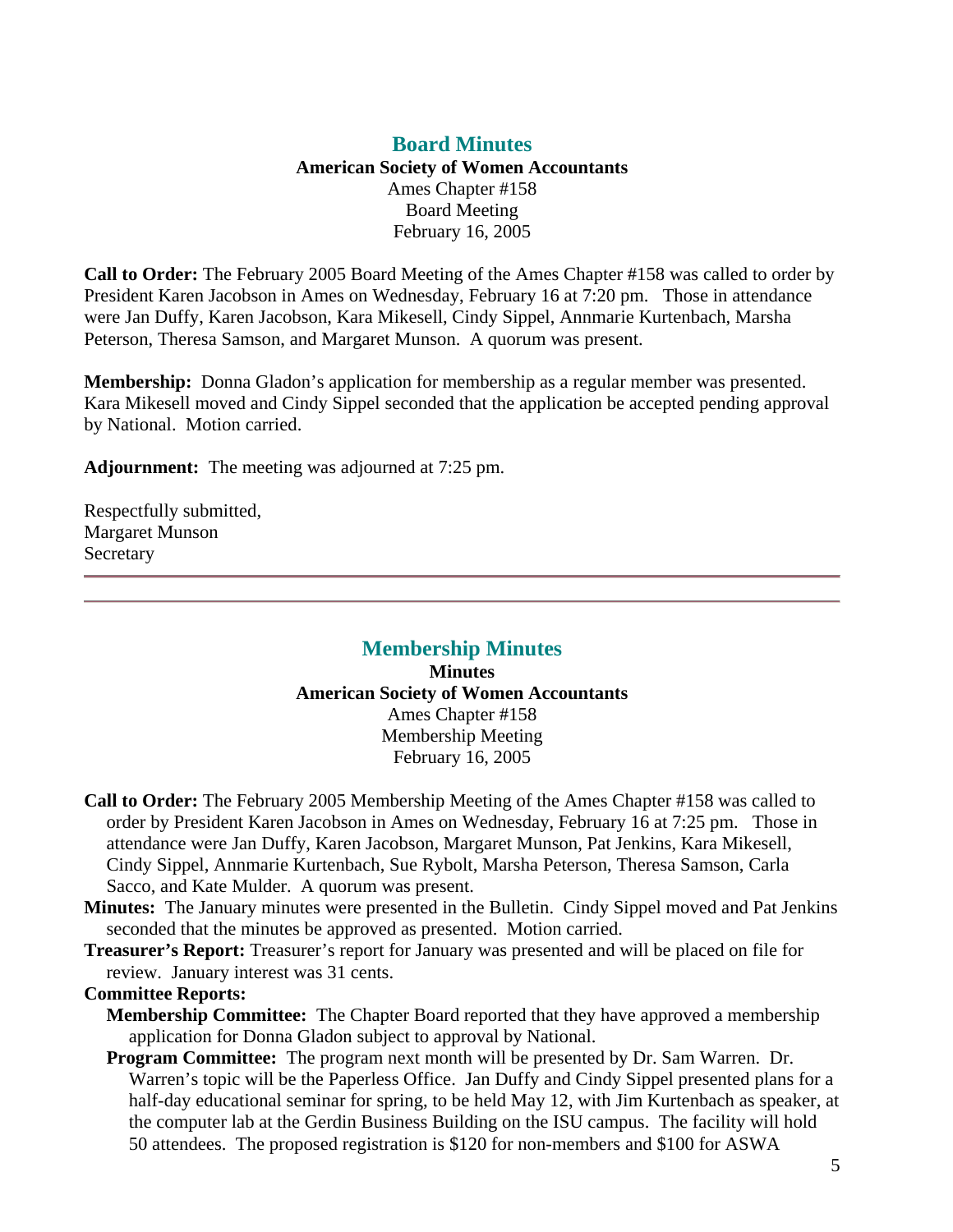members. Jan and Cindy will prepare a mailing for CPAs in Story, Polk, and Dallas counties. Kara will send an announcement to ASWA Chapters in Des Moines, Omaha, Minneapolis, and Kansas City.

**Bulletin:** Kara Mikesell reported that the deadline for the March Bulletin is February 28. **Scholarship:** No report.

**Regional Director Report:** Kate is no longer Regional Director and will assume her position as a National Director July 1.

**Old Business:** None

#### **New Business:**

- **Nominating Committee:** Past president Cindy Sippel will chair the nominating committee. Also serving will be Jan Duffy and Dominique Bryant. Nominees so far include Theresa Samson as President; Ann Kurtenbach as Treasurer; Kara Mikesell as Bulletin Chair; Pat Jenkins, Jan Duffy, and Ann Kurtenbach for Scholarship committee; Cindy Sippel and Carla Sacco as membership committee. At a minimum, nominees are needed for Vice President and Secretary.
- **Member of the Year Committee:** Vice President Theresa Samson will chair the committee to accept nominations for Member of the Year. Jan Duffy and Margaret Munson will also serve on the committee.

#### **Announcements:**

- **Social Outing:** The social outing last week was a success, with 12 attendees. A good time was had by all. Thanks to Jan and Karen for arranging the outing.
- **Networking Luncheons:** The next networking luncheon will be Wednesday, March 2, 2005, at The Mandarin at noon. Let Jan Duffy know if you are planning to attend.
- **Next Meeting:** The next meeting will be March 16, 2005, at Buford's in Ames.
- **Job Announcements:** Watch email for an accounting position announcement to be forwarded by Jan Duffy. Sue Rybolt reported an opening for a payroll clerk in the City of Ames Finance Department. The posting will be open through February 25. See the City Web page or contact Sue for more information.
- **Other Information:** Marsha Peterson announced that applications are being taken by the Story County Community Land Trust for grants for real estate transactions for qualifying applicants. Information about the program is available at SCCLT.tripod.com, or contact Marsha. Marsha also reported that Habitat for Humanity will be having a fund raising breakfast in May and they are looking for table captains for the event. Contact Marsha for more information.

**Adjournment:** The meeting adjourned at 8:00 pm.

Respectfully submitted, Margaret Munson **Secretary** 

# **News from National**

The December issue of ASWA's THE COMMUNIQUÉ is now available online at http://www.aswa.org/files/members/December\_2004.pdf

This issue contains:

- The 2005 ASWA/AWSCPA JNC Call for Presentations
- > Information about ASWA's eDirectory
- "Quick Tips on ASWA's Membership and Renewal Process"
- Tips for "Planning Successful Meetings"
- > The 2005-2006 Dues Rate Form